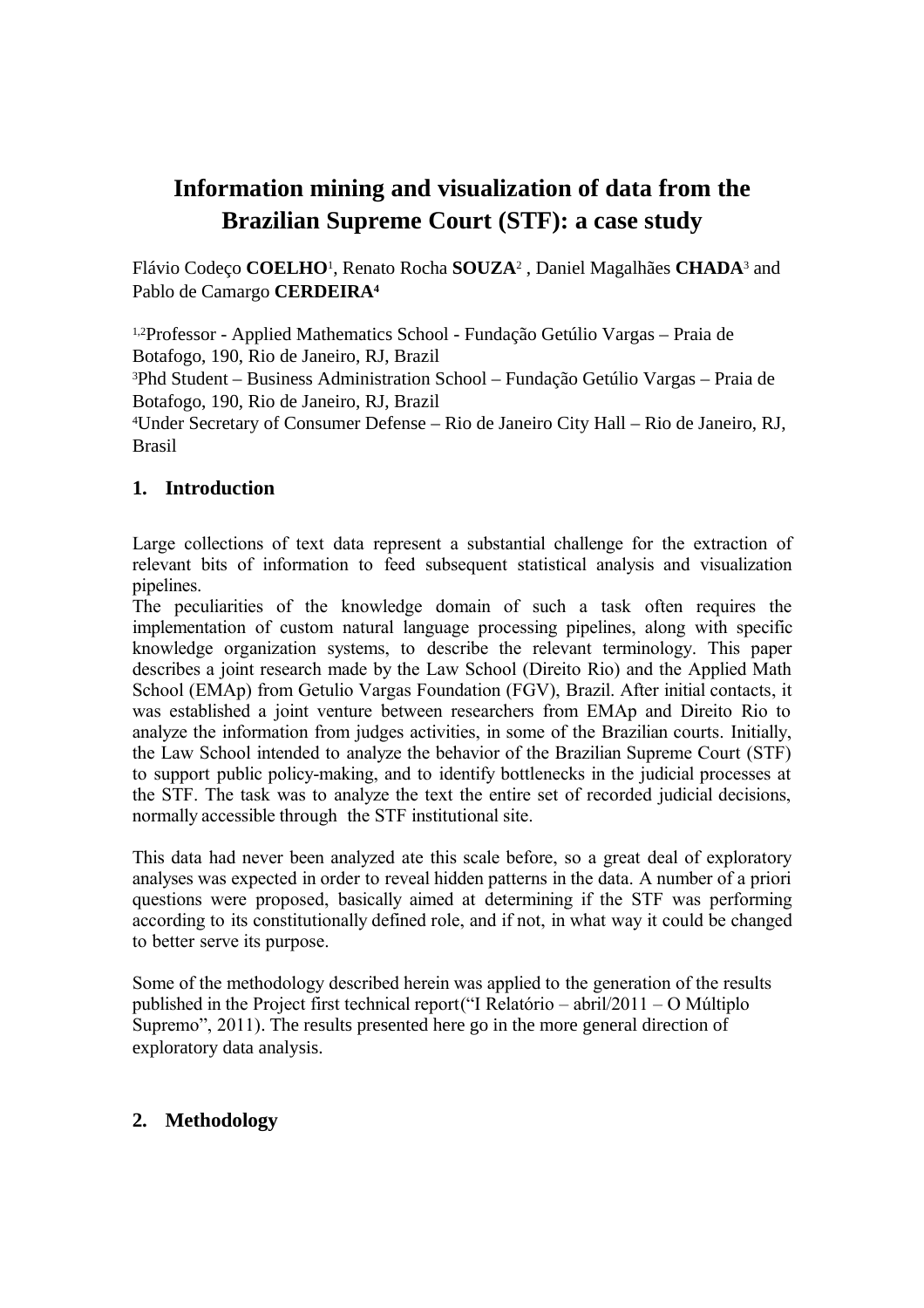#### **2.1 Data Retrieval**

The data for the analysis consisted of the entire collection of judicial decisions from 1988 to the present. This data although public is only available to the public through a simple web based query interface. Given the dimension of the dataset manual retrieval was out of the question. Therefore, a bespoke software tool was developed to fetch the documents. This process resulted in a collection of approximately 1.2 million cases (HTML documents). Due the fragility of the STF web servers, the data retrieval phase lasted approximately four months.

In order to facilitate information extraction, the original documents, in HTML format were parsed and stored on a relational database for further analysis. We sought to preserve as much structure as possible when analyzing the documents retrieved. Figure 1 has an example of the kind of relational structure we manage to elicit from the raw documents. From these initial tables a large number of analytical table were derived for analytical purposes.

*Figure 1: Main tables of the resulting relational database.*

The next big challenge, was to extract specific information from the large collection of texts in "t\_decisoes.decisao". This variable contains the full text of each decision.

#### **2.2 Extracting information**

Most of the time, it is not difficult to deal with the quantitative aspects of the information to be extracted in the documents. Identifying specific words, its frequencies and collocations are the basis of the quantitative textual analysis. Techniques like identifying Term frequency / Inverse Document frequency and the extraction of noun phrases allowed us to identify the subject of the cases and their most used expressions. We were also able to identify the main litigants, the numeric evolution of the legal cases throughout the last decades, the lifespan of each case and so on. Information like names, dates, locations, legal citations, case subjects, etc. were all analyzed, aiming to characterize STF processes and the judges work. After identifying the law citation signature - using a regular expressions - we were able to associate the set of laws that were cited in each legal case (figure 2).

From the sets of citations extracted from each decision, we proposed some a metric for law usage based on Shannon's entropy(Bommarito II & Katz, 2010). The rationale behind it was that the entropy be greater for cases in which the decision was based on wider jurisprudence while decision based on a single citation to a law, would give zero entropy.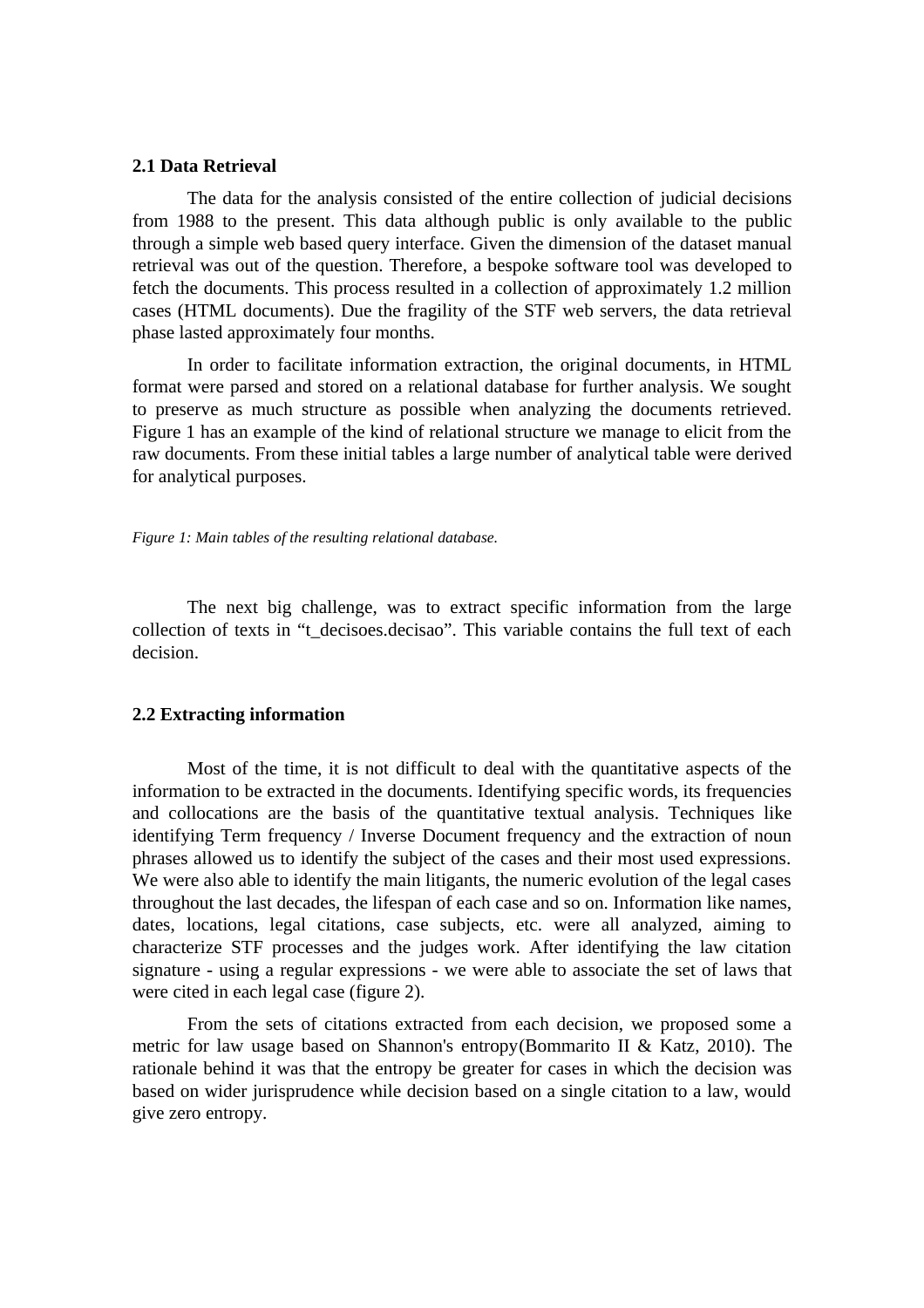*Figure 2: Example of usage o regular expression to extract patterns of law citation from the decision text in HTML format.*

However, for the quintessential information to be mined, it was necessary to resort to more complex natural language processing (NLP) techniques to try to elicit and "understand" the "meaning" of some portions of the texts. Again, the development of bespoke software for NLP and a small set of STF specific, lightweight domain ontologies (see figure 3) we have built, allowed us to take steps further on the analysis of the material.

#### **2.3 Information Visualization**

*Figure 3: Light Domain Ontology of the stages of the life history a legal case. Names are maintained in the original language as their translation would convey little meaning. This diagram is here to illustrate the complexity of the taxonomy required to understand the data.*

A good strategy to identify hidden patterns on data is through visualization. Our tasks involved building graphs (networks) to connect various informations pieces extracted from the texts, depicting the established relationships. Due to the size and complexity of our dataset, graphs with hundreds of thousand (and sometimes many more) nodes were common. The graphs allowed us to identify, for example clusters of judges that were employing similar sets of laws, and animations permitted us to see how laws were used throughout the time. These graphs, though, not show here due to their complexity were instrumental in the identification of many patterns which led to other analyses.

### **3. Results**

The application of the light ontology depicted on figure 3 allowed us to classify and analyze the stages, for example, with respect to duration (see figure 4). This dissection of the cases allowed us to pinpoint stages which contributed more to the total lifespan of a judicial case. Another important aspect revealed, was the multi-modal nature of the duration distributions, which indicates some severe bottlenecks for certain types of cases. Once identified, these bottlenecks can be further investigated and addressed.

*Figure 4: Distribution of durations of the "reautuação" stage. The left y-axis is the absolute number of this kind of stage in the database and the right y-axis is the normalize scale of the density plot (in green).*

The entropy of decisions, which was proposed as a proxy to the complexity of decisions as measured by the jurisprudence applied, showed a marked increase in time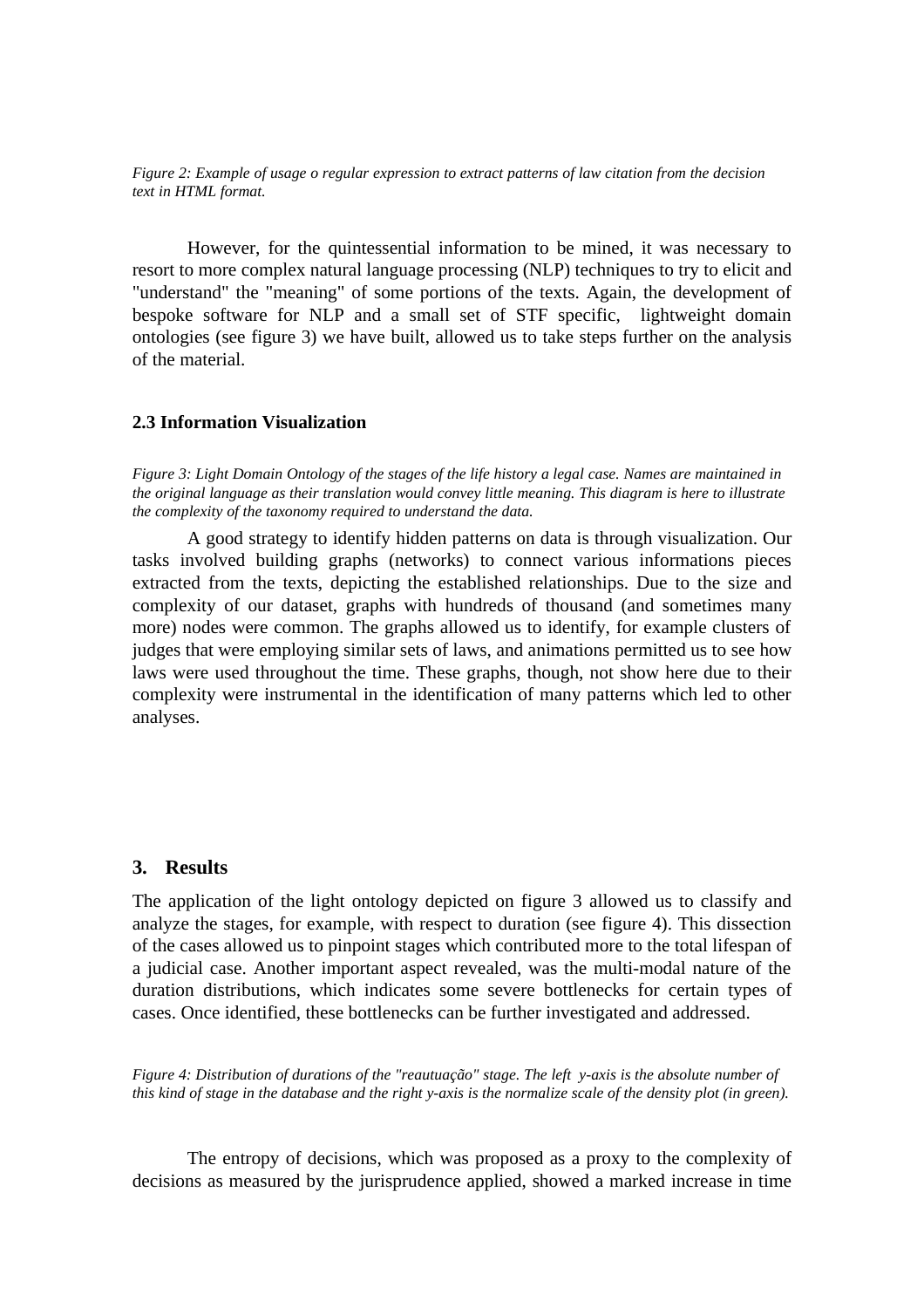(figure 5). This may reflect the technological improvements in the accessibility of relevant jurisprudence.

*Figure 5: Entropy increase with Time. This effect may be due to the improvement in the accessibility of jurisprudence with time. For this graph the entropy was calculated on the citations aggregated over an year.*

### **4. Conclusions**

This work is pioneering in the large scale analysis of the dynamics of the Brazilian supreme court. The project's initial technical report("I Relatório – abril/2011 – O Múltiplo Supremo", 2011), related important distortion in the work load of STF and has led the president of the STF, to present a constitutional amendment proposal, to fix these distortions.

One of the biggest challenges we have identified in this dataset, is the difficulty in asserting the outcome of a decision(Kastellec, 2010). The cryptic and vague language used to express the veredict makes it very hard even with the help of advanced NLP techniques, to know which part the decision favors. Additionally, the frequent multiple appeals complicate matters even further.

The richness of this data is unquestionable, and to explore it we required advances mathematical and computational techniques to extract, analyze and visualize information. The initial stages of this work have taken advantage of some well established analytical tools which, nevertheless had to be adapted to work with large volumes of data. Distributed processing versions of these tools has been particularly lacking, leading our group to invest in the development of such tools. These developments take time, but paint a bright future for the analyses of large text corpora.

In this paper, we sought to present some of the challenges in the analysis of the entire recorded history of the Brazilian supreme court. We hope that the preliminary analyses presented in this paper, are sufficient to illustrate the richness of this dataset, and its potential for further studies.

This is an ongoing project, and the tools and insights developed within it are already bearing fruit to other analytical projects targeting other Brazilian courts, much larger in size.

## **5. References**

Bommarito II, M. J., & Katz, D. M. (2010). A Mathematical Approach to the Study of

the United States Code. *arXiv:1003.4146*. Recuperado de

http://arxiv.org/abs/1003.4146